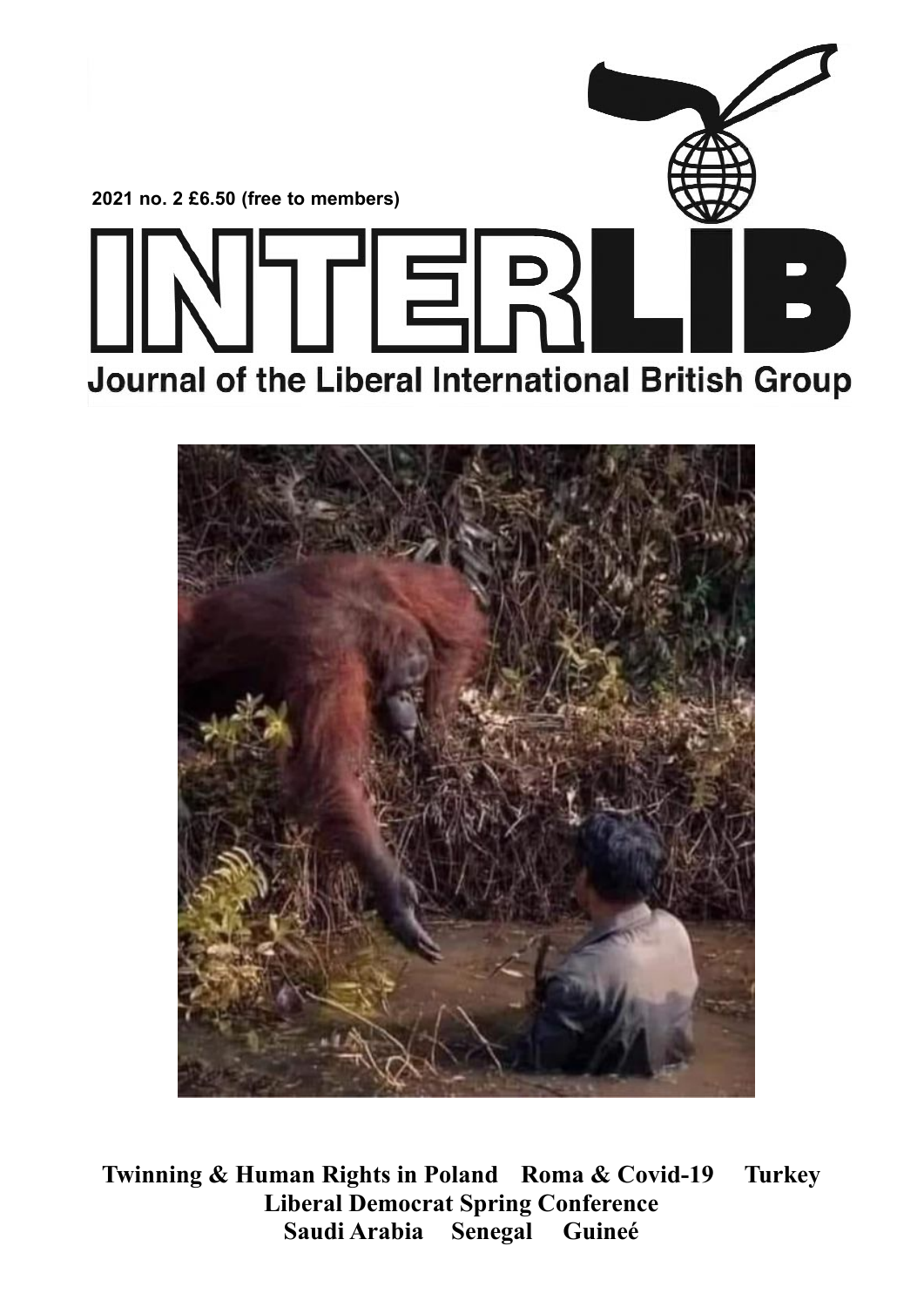# **EVENTS**

The 2nd Reading of Alistair Carmichael's Hong Kong Bill was deferred again, with no date fixed as yet for its return to the House of Commons

*19th-21st March –* Liberal Democrats Spring Conference.

*19th April -* LIBG Forum on Cameroon (page 7)

*6 th May -* local elections

*For bookings & other information please contact the Treasurer below.*

NLC= National Liberal Club, Whitehall Place, London SW1A 2HE Underground: Embankment

Liberal International (British Group) *Treasurer:* Wendy Kyrle-Pope, 1 Brook Gardens, Barnes, London SW13 0LY

*email* w.kyrle@virgin.net

*InterLib is published by the Liberal International (British Group). Views expressed therein are those of the authors and are not necessarily the views of LI(BG), LI or any of its constituent parties.*

*Comments and articles can be sent to Lockhart & Hastings, Intellectual Properties Consultants, 29 St Helen's Crescent, Hastings TN34 2EN, email lockharthastings@btconnect.com*

# **CONTENTS**

| Human rights are under threat in our twinned                                                     |
|--------------------------------------------------------------------------------------------------|
| towns in Poland: it's time to help<br>pages 3-4                                                  |
|                                                                                                  |
| LI Bureau urges calm after Senegal protests                                                      |
| turn deadly<br>page 4                                                                            |
| COVID-19 and the precarity of Romani lives:                                                      |
| a renewed call for a Social Europe, by Nidhi<br>Trehan, Andrew Ryder & Marius Taba pages 5-7     |
|                                                                                                  |
| Is Turkey at the centre of geo-politico tectonic<br>plates? By Wendy Kyrle Pope & Adrian         |
| Hyyrylainen-Trett<br>pages 8-9                                                                   |
|                                                                                                  |
| LI Vice President Cellou Diallo barred from<br>leaving Guinea by illiberal Alpha Condé<br>page 9 |
|                                                                                                  |
| Deadly Texts, by Rebecca Tinsley<br>pages $10-12$                                                |
| Now's the time to debate Nukes. Johnson                                                          |
| said so<br>page 13                                                                               |
| Liberal Democrats Spring Conference – the<br><b>International Bits</b><br>pages 14-15            |
|                                                                                                  |

Photographs: Liberal International, LIBG & forum speakers. Cover image: Anil Prabhakar

*Anil Prabhakar's photo will remain immortal in history. Taken in Indonesia's forests, the picture shows an Orangutan (an endangered species and close cousin) trying to help a geologist who fell into a pool of mud during his research.*

*When Anil took the photo, he captioned it: In a time when humanity dies inside humans, animals lead us to the principles of humanity....!*

*The orangutan is endangered largely through loss of habitat, as its tropical forest home is cut down for palm oil plantations. Palm oil is an ingredient in many cosmetics and foods (chocolate for example). Try not to buy products using palm oil, it doesn't take long to read the ingredients, or watch out for labels like this one*.

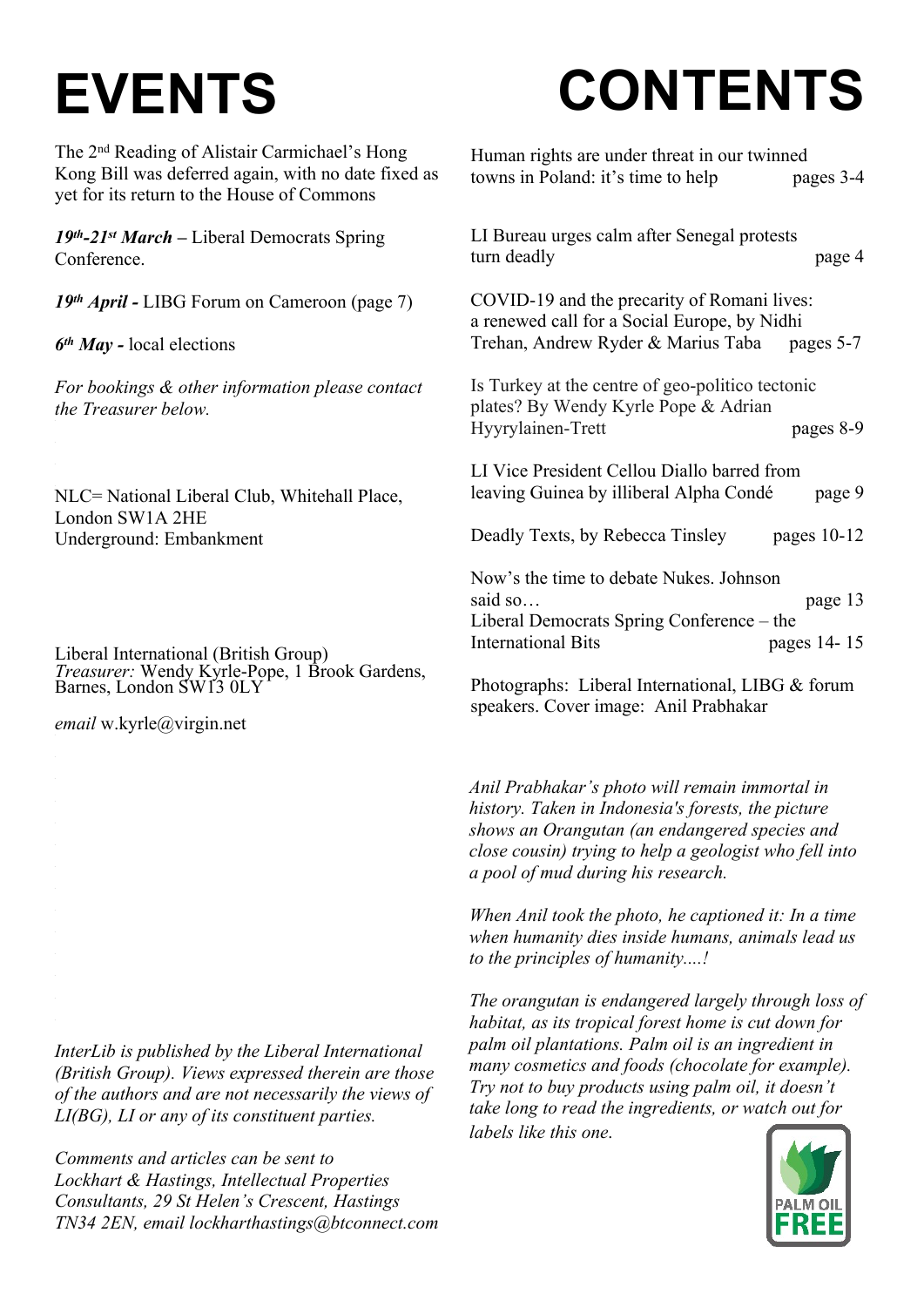### **Human rights are under threat in our twinned towns in Poland: it's time to help Adrian Hyyrylainen-Trett**

We're asking local councils twinned with towns in Poland to start active diplomatic engagement to champion equality and human rights in the face of the "LGBT ideology free" zones Poland has created. Local communities in our twinned towns are now under threat, people are discriminated against, and human rights have been attacked.

- **More than 100 LGBT zones 'free of LGBT ideology' have been locally declared and more of these #HateZones are being lobbied for**
- **Local councils in Poland decide this through local resolutions**
- **UK has dozens of twinned town arrangements dating back decades**
- **We have to look after the communities we're twinned with**
- **It's time to #ProtectOurTwins**

UK Lib Dems lead a cross-party initiative

The UK party has stepped forwards to lead a crossparty, coordinated response at local level. There are detailed draft motions and guidance for councillors, templated letters to the Mayors of their twinned towns, and a 5-part approach.

These public letters will clarify whether the local resolutions are remaining in place, before the UK



Council considers how to take forward any review of twinning relationships.

The Liberal Democrats value twinning relationships. The spirit of the campaign is focussed on education and preventing discrimination, with UK councils engaging in a period of education and discussion with their Polish twins.

The UK must take a stance: #ProtectOurTwins

"Events in Poland should concern the whole international community", explains campaign leader Layla Moran MP. "Labelling LGBT as an 'ideology' and supressing LGBT people is outrageous. Many of these towns are twinned with those here in the UK. We cannot stand by; we must Protect Our Twins, and the LGBT communities who live there."

### Join the campaign

Adrian Hyyrylainen-Trett, Chair of Liberal International British Group (LIBG), said: "We are holding out our hands in support and solidarity with our friends and fellow LGBT+ citizens in Poland whose rights are being negated by the creation of these 'hate zones' which goes against fundamental human rights, both in terms of UN and EU law. Enabling dialogue is key to sharing the recognised values 'Liberals' believe in,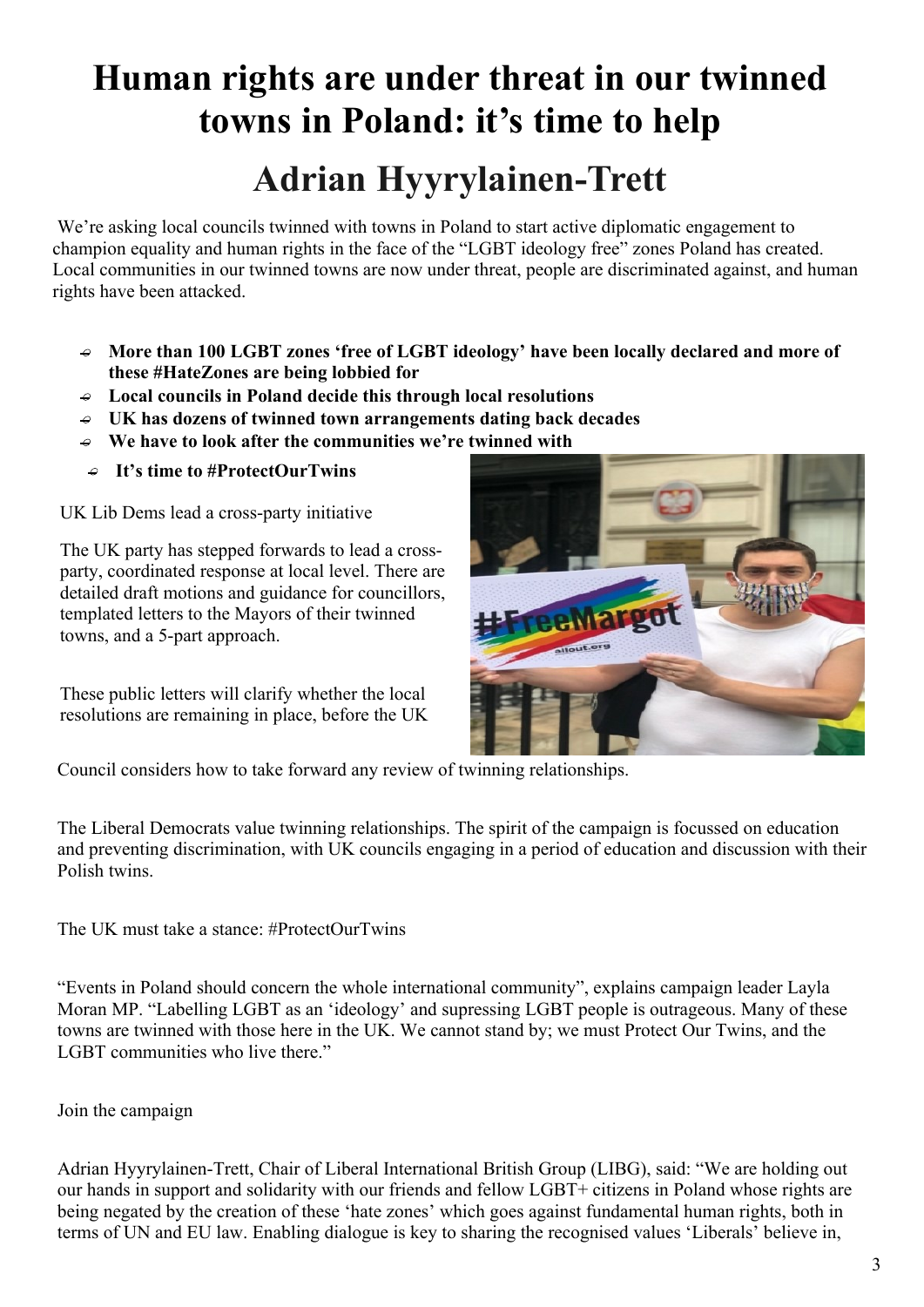and by engaging in discussion at a local council level, as well as with our sister Liberal Party Nowoczesna, is the way to hopefully reverse these local resolutions and show our solidarity with the people of Poland."

Find out more about #ProtectOurTwins

Here's the full campaign site, with details of how to get press releases, letters, motions and support material.

http://lgbt.libdems.org.uk/protect-our-twins

see also https://www.independent.co.uk/news/uk/home-news/poland-lgbt-free-zone-twinned-towns-libdems-b1815049.html

### **Time for Twins?**

Around 42 towns in the UK are listed as be twinned with a town in Poland; there are probably more, since some of these relationships can be informal. Of the 26 local authorities controlled by the Liberal Democrats, Bedford is twinned with Włocławek. Where local authorities are involved, twinning can be vulnerable to spending cuts; it is an easy target, Post-Brexit there is an argument for twinning to be part of our toolkit against isolationism; the initiative in support of human rights in Poland is a good start.

## **LI Bureau urges calm after Senegal protests turn deadly**

The Liberal International bureau is saddened to observe the deadly protests that shook one of west Africa's most stable democracies over the weekend of  $6<sup>th</sup>$ -7<sup>th</sup> March. The protests were sparked by the temporary arrest of an opposition leader, Ousmane Sonko, accused of rape and were the most serious seen in several years. They were also fuelled by economic inequalities and concerns over young people's standard of living. Our thoughts are with the victims of the violence and their families and we call for development of the calm and a peaceful dialogue between the opposition groups and the government in Senegal.

Protests of this kind are rare in Senegal because Senegalese leaders know that democracies are developed by dialogue not by violence. However, the vulnerability of the citizens, especially young people, due to the pandemic is exacerbated by the accusation of rape by a prominent political figure. Such an accusation must not become a political football that undermines the rule of law or erodes peace and stability in Senegal and the authorities must be allowed to conduct their enquiries without fear or prejudice and the claims independently investigated.



Now is the time for de-escalation.

 Differences cannot be settled by attacking homes and businesses of people struggling to live with the consequences of the pandemic and we urge all political groups to refrain from further violence.

 We know that all actors will want to work in the interests of Senegal and its people and in this pursuit you have, in Liberal International, a dedicated ally.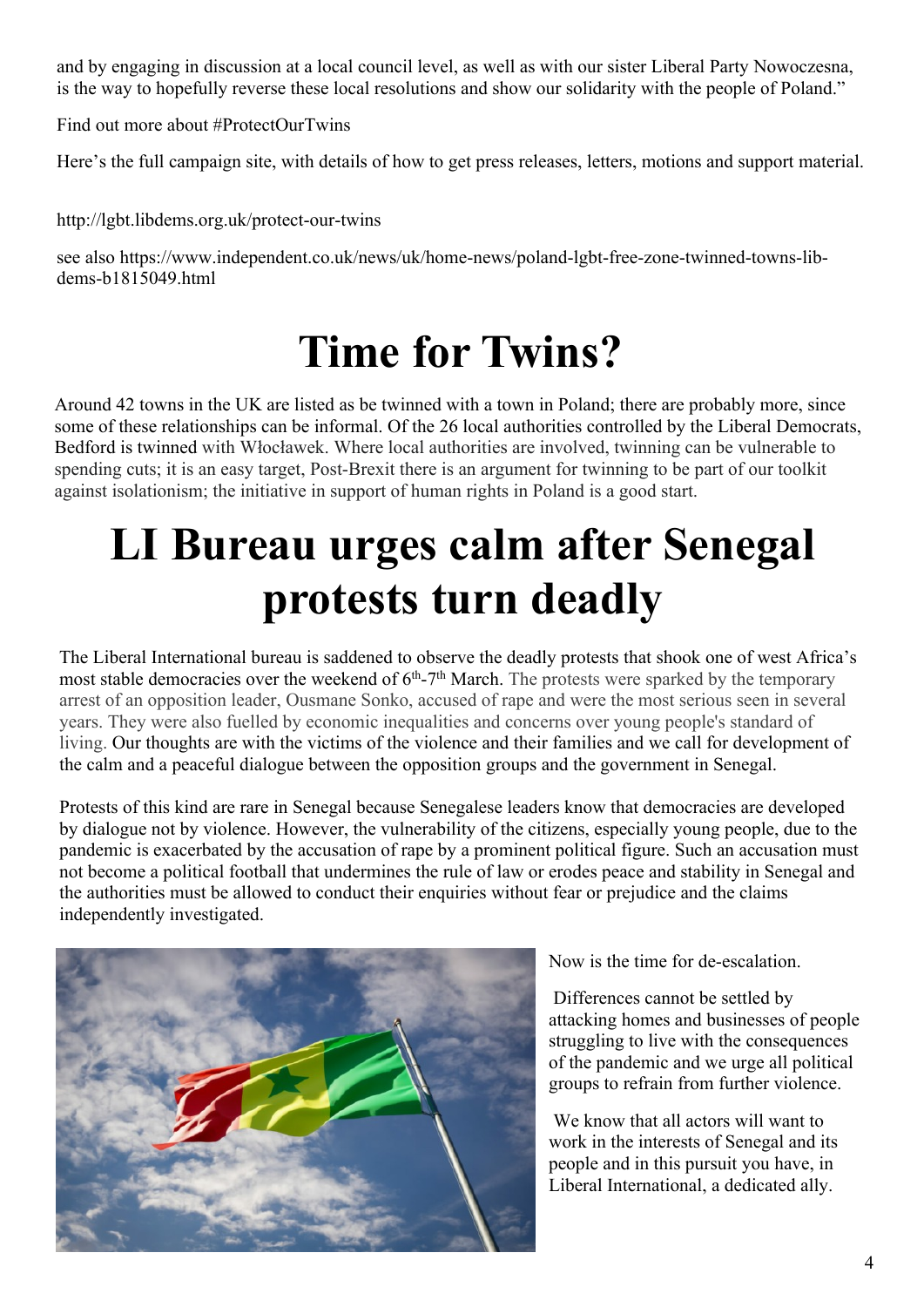### **COVID-19 and the precarity of Romani lives: a renewed call for a Social Europe. Nidhi Trehan, Andrew Ryder & Marius Taba**

*I am a Sinto, the son of a Holocaust survivor who lost six aunts and uncles in the Holocaust.I know how racism feels and I don't want anyone to endure what my people and I have to endure on a daily basis … We not only have COVID-19 in Europe, but a pandemic that is older and even more dangerous – RACISM! Are we finally prepared to confront this reality and correct this injustice?"* Romeo Franz, MEP from Germany, Greens/EFA, Brussels, 9 July 2020<sup>1</sup>

As the COVID-19 pandemic accentuates fundamental structural problems within our globalised society, throwing into sharp relief the dangers of authoritarianism, racism and inequality, it also brutally exposes the fragility and precarity of life at the margins, including for many Romani families across Europe. COVID-19 has exacerbated the marginalisation of Roma: the lockdowns have left those dependent on casual work and the informal economy without an income, with limited access to bank accounts or their savings, and with little or no emergency welfare support coming from the state. A poor health profile, often resulting from a lack of basic infrastructure such as potable water<sup>2</sup>, leads to chronic debilitating pre-existing conditions; this, coupled with substandard living conditions in rural settlements and overcrowded tenement housing, leave many Roma vulnerable to this unpredictable virus.

Moreover, moral panics spearheaded by xenophobic politicians and media hysteria (amplified by social media 'fake news') centred on Romani communities in European countries as diverse as Spain, Bulgaria, Romania and Slovakia, have fuelled claims that they are the principal carriers of the virus.

In this manner, the pandemic highlights the corrosive nature and reach of anti-gypsyism in Europe, as well as how the state and a broad spectrum of political actors can orchestrate anti-Romani sentiments. What makes anti-gypsyism a special form of racism in Europe today is the involvement of the state in the production and co-production of these discriminatory norms, knowledge and politics in relation to Romani communities.

In Bulgaria, for instance, some politicians and media outlets have referred to Roma people as 'a threat to public health' and requested special measures to target them. Local authorities in several EU member states have set up draconian police checkpoints around Roma settlements<sup>3</sup> to enforce quarantine measures and, in one place, a fence was erected around a Roma settlement<sup>4</sup>, on the pretext of public health and safety, to better control movements. Such actions were redolent of earlier (often recurring) anti-Roma racist measures in Europe generated by moral panics. For example, during the time of Romani slavery in Romania, enslaved (and semi-itinerant) Roma were forbidden from entering Bucharest during outbreaks of the plague. Then, in the 1940s, eugenicist fears that Roma would contaminate the 'Romanian race' with typhus led to stringent anti-Roma measures<sup>5</sup>. Indeed, the problem of increasing police violence<sup>6</sup> as another aspect of growing anti-Romani racism during COVID-19 has been discussed by Bernard Rorke of the ERRC who pushes for 'extra vigilance to protect the human rights of racialised minorities when governments adopt emergency powers'.

The COVID-19 pandemic and the economic crisis it has induced necessitate major acts of economic intervention and stimulus. Public support for transformative change is far greater than some European leaders assume, thus the pandemic presents not only a danger, but an opportunity to transform the societies we live in so that European Roma no longer suffer marginality and demonisation. As Matache & Bhabha  $(2020)^5$  emphasise:

*Like other racialized and marginalized communities, Roma need humane and protective measures. These must recognize their structural inequalities and be tailored to the specificities of their racialized vulnerability—access to water, community facilities, health care assistance, direct cash payments, and income supplements to counterbalance inevitable drop offs in daily wage labor. With 80% of European*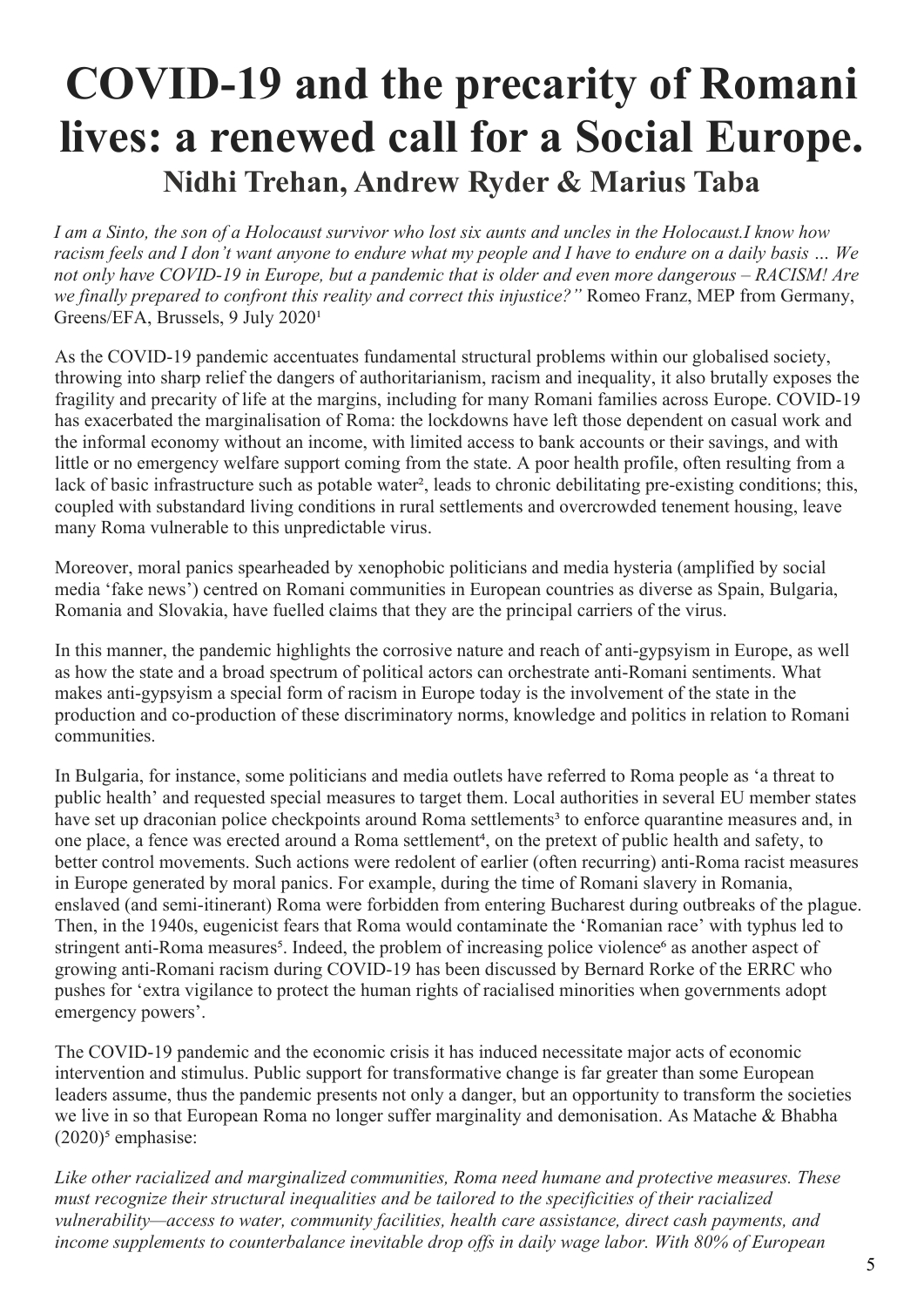#### *Union's Roma living below the poverty line, 30% with no running water, and 46% without an indoor toilet or shower, access to non-discriminatory and high-quality care is critical for their health and well-being.*

The contributors to our policy short *Romani Communities and Transformative Change: A New Social Europe* believe a new Social Europe is a promising path forward especially when evidence suggests that COVID-19 affects the Roma to a greater extent than others. The concept of a Social Europe dates back to the 1970s and is centred on wealth redistribution, social and economic planning and regulation, improved working and living conditions, a guarantee of the right to work, upward harmonisation of European social regimes, and access to social protection for all.

Our challenge is to update the concept of Social Europe and engage in forms of collective action that facilitate inclusive community development, by harnessing the existing resources and skills of those at the margins. We argue that sustainable community organising (centred on constituency-building within Romani communities) and a vibrant civil society for all minorities and interests is a prerequisite to ensuring that macro-level policies are relevant to addressing the needs of local communities. These would in turn form the basis for challenging oppressive forms of ideology and practice by recentring power within European Romani communities.

In July 2020, there was renewed hope for a Social Europe as an EU summit was held to finalise the details of an economic stimulus package to prevent what appeared to be the worst economic crisis since the Great Depression of the 1930s. The finalised Franco-German deal involves a robust €750 billion package and significant financial transfers from the richest countries to the weakest. For the first time, the European Commission will be allowed to borrow large sums on international money markets. What is also significant is that economically dominant Germany, normally allied with the 'frugals' (who favour austerity), backed the 'primers' this time and opted instead to invest with the aim of stimulating the Eurozone. However, what remains to be seen is to what extent this transfusion of funds will generate the direct cash payments and stimulus packages for those most in need<sup>5</sup>, regardless of ethnicity, as these are determined by EU member states who would then implement their distribution to Romani constituents.

We hope this policy short serves as a toolkit for reflection, training and mobilisation within Romani communities and among their allies. Given the critical challenges Europe faces with the COVID-19 pandemic, a new economic crisis and a widening socio-economic gap for groups like the European Roma, the concept and transformative vision of Social Europe has never been more relevant.

The book is available at Policy Press | Romani Communities and Transformative Change - A New Social Europe : Edited by Andrew Ryder, Marius Taba and Nidhi Trehan (bristoluniversitypress.co.uk). In addition, a recent European Romani Rights Centre article<sup>7</sup> by the editors considers the impact of the US presidential election and the unfolding policies of the European Commission which issued a reinforced and reformed EU Roma strategic framework<sup>8</sup> on 7 October 2020.

*Nidhi Trehan is Affiliated Senior Research Fellow of the CEU's Romani Studies Programme and Fellow of the Institute of Social Sciences (ISS) in New Delhi. She was formerly Visiting Scholar at the Lyndon B. Johnson School of Public Affairs at The University of Texas at Austin.*

*Andrew Ryder is Associate Professor at the Institute of Communication and Sociology, Corvinus University of Budapest and board member of the Roma Education Fund.*

*Marius Taba is Visiting Lecturer and Fellow at Corvinus University of Budapest and former Grants and Research Manager at the Roma Education Fund.*

*Romeo Franz is a German MEP of Bündnis90/Die Grünen (Alliance90/The Greens), a musician and human rights activist Between 2003 and 2013, he was a board member of the Zentralrat Deutscher Sinti und Roma (Central Council of German Sinti & Roma)*

This article and the original blog first appeared in Transforming Society: https://www.transformingsociety.co.uk/2020/11/12/covid-19-and-the-precarity-of-romani-lives-a-renewedcall-for-a-social-europe/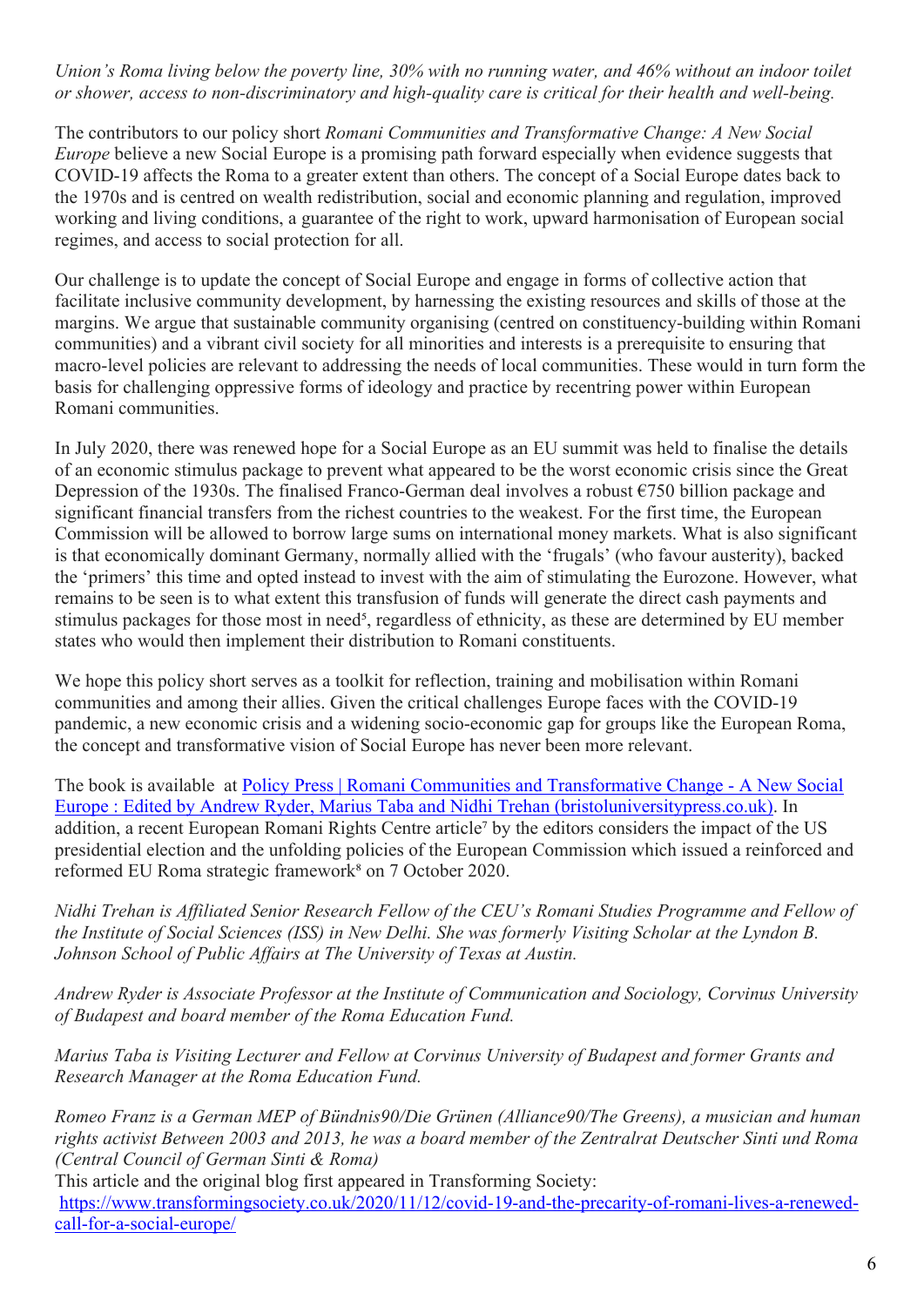*Romani Communities and Transformative Change: A New Social Europe*, edited by Andrew Ryder, Marius Taba and Nidhi Trehan is available on the Bristol University Press website, £10.39. .

<sup>1</sup> excerpt from Romani Communities and Transformative Change: A New Social Europe. ² Thirsting for Justice, a report of the European Roma Rights Centre [thirsting-for-justice-march-2017.pdf](http://www.errc.org/uploads/upload_en/file/thirsting-for-justice-march-2017.pdf) [\(errc.org\)](http://www.errc.org/uploads/upload_en/file/thirsting-for-justice-march-2017.pdf)

<sup>3</sup> Amnesty International - Europe: COVID-19 lockdowns expose racial bias and discrimination within police. 22.6.2020 Europe: COVID-19 lockdowns expose racial bias and discrimination within police | Amnesty International

⁴ Council of Europe Commissioner for Human Rights – Governments must ensure equal protection and care for Roma and Travellers during the COVID-19 crisis. Governments must ensure equal protection and care for Roma and Travellers during the COVID-19 crisis - View (coe.int)

 $\frac{1}{2}$  Anti-Roma racism spiraling during COVID-19 Pandemic, by Margareta Matache & Jacqueline Bhabha. Health & Human Rights Journal, June 2020 Anti-Roma Racism is Spiraling during COVID-19 Pandemic (nih.gov)

⁶ EUObserver – Pandemic: Roma at receiving end of racist policing, by Bernard Rorke 4.5.2020. Pandemic: Roma at receiving end of racist policing (euobserver.com)

⁷ European Romani Rights Centre – Romany Communities and the Promise of a New Social Europe. 21.10.2020. [Romani Communities and the Promise of a New Social Europe - European Roma Rights Centre](http://www.errc.org/news/romani-communities-and-the-promise-of-a-new-social-europe) [\(errc.org\)](http://www.errc.org/news/romani-communities-and-the-promise-of-a-new-social-europe)

⁸ European Commission – Roma equality, inclusion and participation in the EU. Roma equality, inclusion and participation in the EU | European Commission (europa.eu)

See also https://multimedia.europarl.europa.eu/en/meps-demand-action-to-end-roma-exclusion N01-PUB-200918-ROMA\_ev



### **LIBG ZOOM FORUM**



## **The World's Most Neglected Conflict: Cameroon**

### **April 19�� 6.30 – 8.00pm**

Dr Chris Fomunyoh of the National Democratic Institute, Washington DC Juliette Paauwe, the Global Coalition for the Responsibility to Protect Billy Burton, Toronto University Database of Atrocities Maggie Kilo, Ambazonian activist

*Joining details will follow*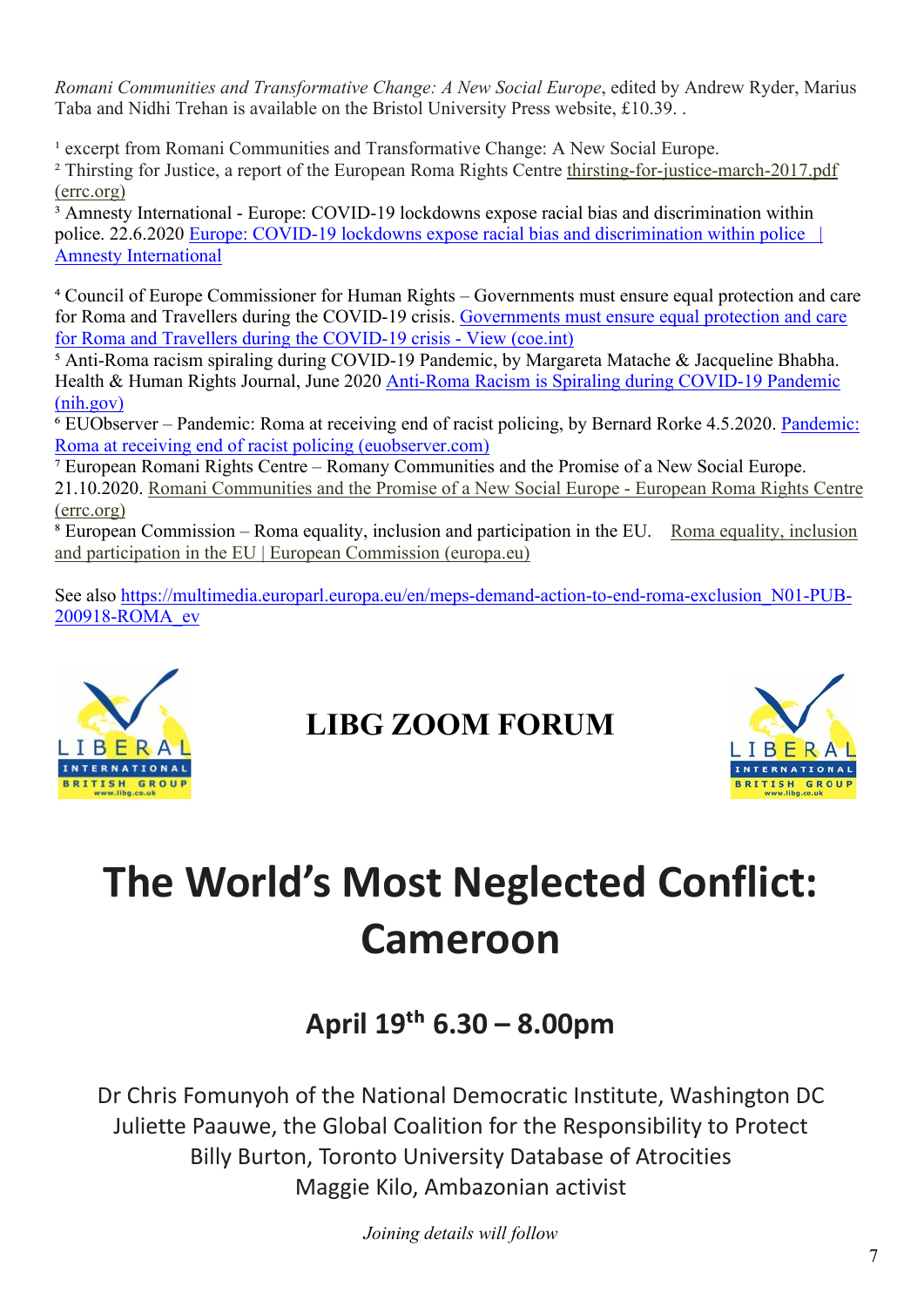## **Is Turkey at the centre of geo-politico tectonic plates? Wendy Kyrle Pope & Adrian Hyyrylainen-Trett**

On Tuesday 9<sup>th</sup> March, LIBG organised our first Forum of 2021, held by the Virtual Zoom method the way we have become so accustomed to since the beginning of the pandemic in March 2020. Zoom does have the advantage of allowing both our speakers and participants to join us from all over the world

The two expert guest speakers were Ünal Çeviköz, former Ambassador to the United Kingdom (talking to us from Ankara) and Ziya Meral, Senior Resident Fellow at the Army's think tank, the Centre for Historical Analysis and Conflict Research (from a cottage on the coast of Ireland).



*Ünal Çeviköz Ziya Meral*

The debate was chaired brilliantly by Baroness Meral Hussein-Ece, who with her own expert knowledge both from her own background and historical knowledge was able to bring together the issues with an excellent summing up to conclude the discussion.

The title of the debate, carefully created by Chair of LIBG, Adrian Hyyrylainen-Trett, was" Is Turkey at the centre of geo-politico tectonic plates? And if so, what and where is its influence?" Both Ünal and Ziya agreed that Turkey's leader, President Erdoğan, appears to a "zig-zag" logic in his foreign policy decisions as there is no consistent position or pattern which both brought uncertainty and differing expectations both to Turkey's allies and its enemies.

Erdoğan's only one clear objective is the creation of a one party, nationalist, Islamic influenced state. Not as part of a wider, pan national Caliphate, but one which puts religion at the heart of government. The secular democracy created by Ataturk is being eroded. Education, the Judiciary, the Media, the Army are all losing their independent status; censorship abounds. This, combined with the fragmenting, fragile global shift in alliances and the destabilisation of the world order which has been in place since the fall of the Berlin Wall, have pushed Turkey into a unique position, of instability, and at odds with many of its close neighbours.

Politically and geographically, Turkey should hold a key strategic position, not only by its proximity to the EU borders, (and its NATO membership) but to Russia, Syria, Israel and Iran. Further afield, there has been a seismic shift in its relationship with USA and China. Turkey is courting China for its influence and economic clout (and never said a word about China's treatment of the Uighurs, despite their being coreligionists). The new Washington administration is drawing away from Erdoğan's Turkey (at the time of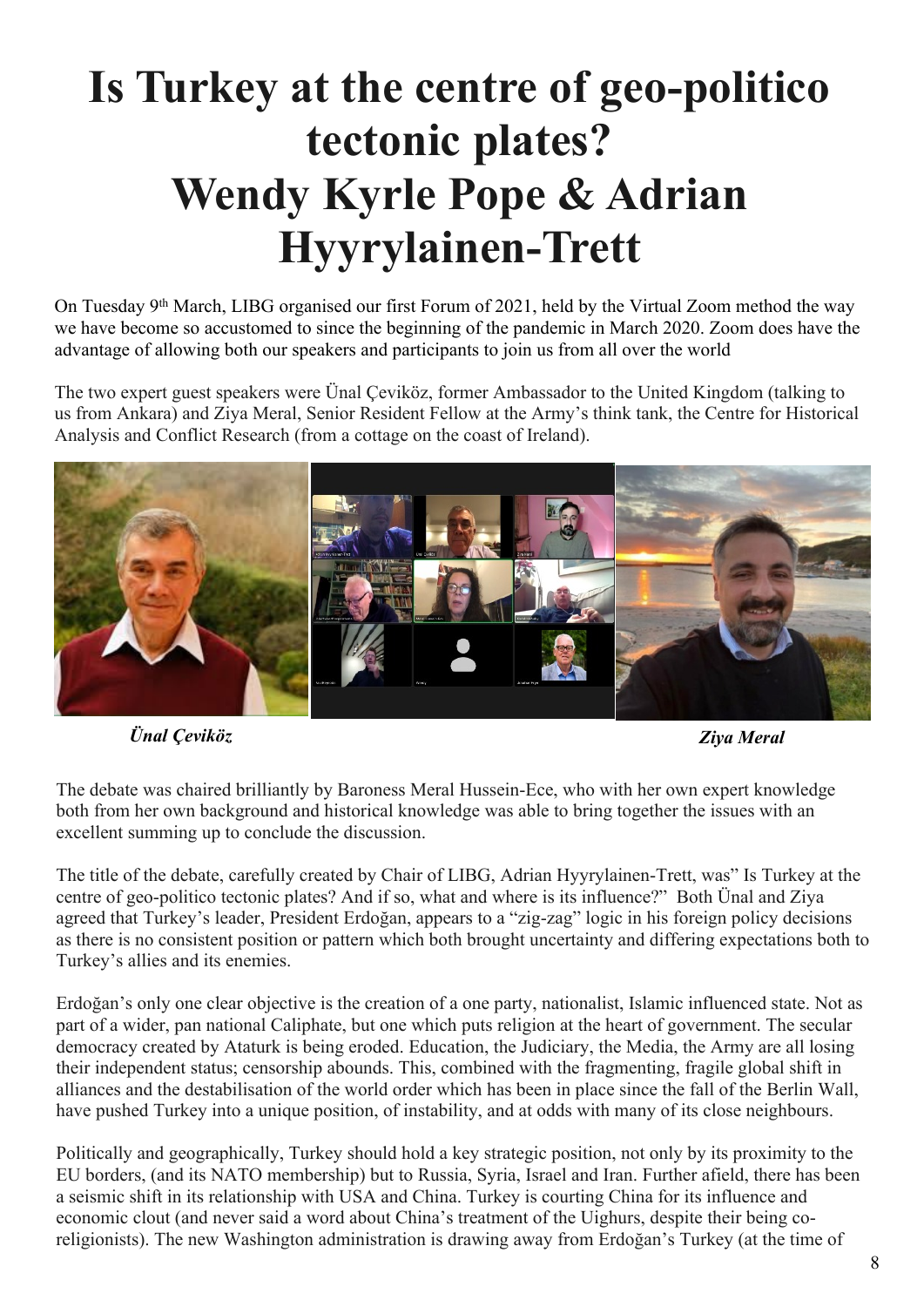our meeting, President Biden had not yet spoken to Erdoğan). Its embassies to Israel and Egypt have been withdrawn, and vice versa.

Whilst Turkey's humanitarian acceptance of at least 3 million Syrian refugees is widely admired, its actual participation in the Syrian conflict is as widely condemned, both at home and abroad, where it is seen as another attempt to silence the Kurds, and Russia is a dangerous ally. Turkey's forays into Africa, notably Somalia, are seen as an attempt to gain the countries of Africa support to enhance Turkey's status in the UN. Initially 51 African countries supported them, but later this dropped to only 20.

This once wonderful country is running out of luck, both in its "zig-zagging" foreign policy and economically. Rampant inflation (18% since the beginning of 2021), foreign investors fleeing, one-fifth of the population living under the poverty line, and the destruction wrought by the continued witch hunt for Gulanists, which has purged the Army, the Civil Service, Educational institutions and even people doing ordinary jobs makes this a very difficult time.

We are indebted to our speakers for their clear and forensic contributions, which have helped us better understand why Turkey is on the edge of an earthquake.

### *Wendy Kyrle Pope & Adrian Hyyrylainen-Trett*

*The LIBG Turkey Forum was held on March 9th 2021*

## **LI Vice President Cellou Diallo barred from leaving Guinea by illiberal Alpha Condé**

In the latest curbing of freedom in Guinea at the hands of Alpha Condé, former Prime Minister of Guinea and LI Vice President Cellou Dalein Diallo has been prohibited from leaving the country to attend the funeral of Prime Minister Hamed Bakayoko, who died in Germany on 10th March. Bakayoko had seemingly recovered from Covid-19 last year, but it recurred with malaria complications.

As the aircraft that Mr. Diallo had boarded was about to take off to Ivory Coast, police officers entered the aircraft and notified the captain that he was prohibited from taking off with Mr. Diallo on board, despite no known administrative or legal premise to detain Mr Diallo.



LI President, Hakima El Haité condemned the violation of Mr Diallo's liberty and expressed "serious concerns about the treatment that the Guinean authorities are inflicting on LI member party the UFDG – the Union des forces démocratiques de Guinée, our organisation and its leaders."

Guinea's election of last October remain disputed. At least ten people died in postelection violence after Cellou Diallo claimed victory.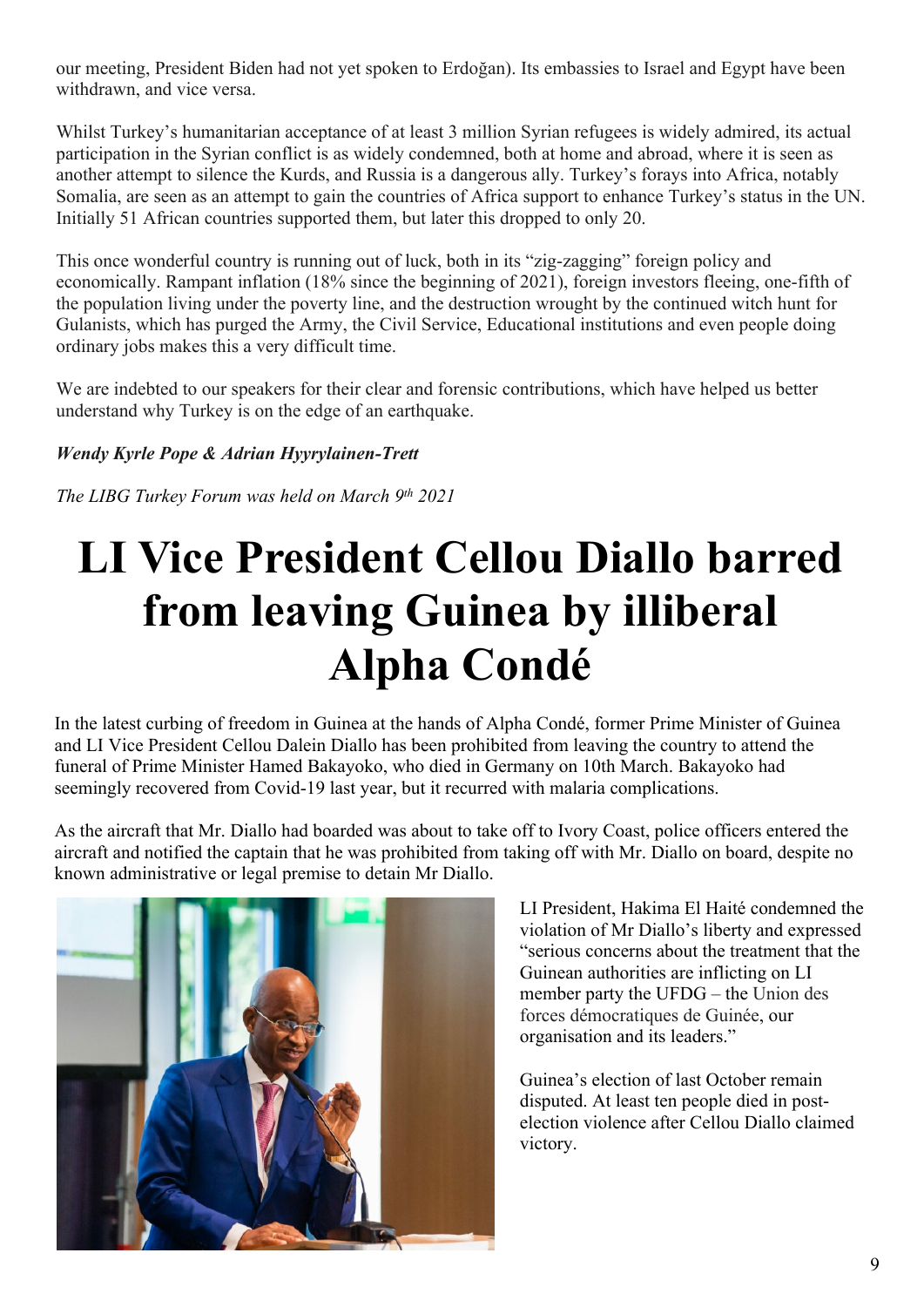### **Deadly Words Saudi Arabia exports its Intolerant ideology, while demonising the rest of the Muslim world Rebecca Tinsley**

Mikhail Gorbachev reputedly described the Soviet Union's foreign policy as the most expensive failed marketing campaign in history. Yet, the USSR's propaganda budget is dwarfed by the estimated \$100 billion<sup>1</sup> spent by Saudi Arabia since 1979, spreading its ultra-conservative Wahhabi version of Islam across the globe, including to British institutions.

Human Rights Watch (HRW) recently reported² that Saudi Arabia has revised its school textbooks, removing the most overt anti-Semitism and incitement to kill Christians. This comes a mere twenty-one years after 9/11, when the Kingdom was criticised for the intolerance it propagated worldwide. Saudi rulers repeatedly promised (and failed) to amend their educational materials. Now, many of the problematic passages are gone, but the demonisation of Shia, Sufi and other non-Wahhabi interpretations of Islam persists.

#### **It's not just about school books in Riyadh**

Millions of unrevised Saudi books have been distributed around the world for free, and handed out at the Haj. They sit in schools, libraries, madrassas, mosques and Islamic centres from Pakistan to Indonesia to Bradford and Minneapolis. They feed the racism, paranoia and exceptionalism of the Wahhabi faith, reinforcing jihadist messages, and fuelling hatred of "other" Muslims. Will these volumes be recalled and replaced with the sanitized versions?

Will school books currently used by five million Saudi students, and in mosques and madrassas in the Kingdom be removed and replaced? Or will the less offensive version sit in a warehouse? Should we take the word of the Western consultants who are paid to sanitize the Kingdom's reputation?

#### **Why Now?**

Analysts believe Saudi Arabia finally acted, fearing President Biden would be more concern about the blood-curdling anti-Semitism and hatred of Christians than previous US administrations. The revisions may also be due to consultants trying to make the Kingdom palatable for inward investment. The Saudis could have saved their money, since Biden failed to sanction Prince Mohammed Bin Salman whom US intelligence directly implicate<sup>3</sup> in the murder of Jamal Khashoggi. The White House stresses the U.S. is "recalibrating" its relationship with Riyadh.

Danielle Saroyan Ashbahian of the U.S. Commission on International Religious Freedom told me*,* "We are heartened that advocates for international religious freedom -- including within the government itself — are making progress in Saudi Arabia… Some might say astonishing progress. We are also encouraged that the Kingdom announced earlier this month their intent to reform their judicial system, eventually codifying its law. Of course, Saudi Arabia remains a country without a single non-Muslim house of worship, and where reform is needed throughout the society. Hopefully, we will soon find its textbooks fully expunged of any pretext to violate the human rights of any religious community, atheist or nonbeliever as well as women, members of the LGBTI community, and others".

#### **1979 and all that**

The current surge in Islamist extremism was a reaction to the socialism and nationalism of a post-colonial generation of Arab leaders like Egypt's Nasser. The intolerant Wahhabi variant was then turbo-charged by the 1979 Iranian revolution. The ayatollahs threatened the Gulf Arabs' legitimacy by challenging the notion that debauched royal families should run Muslim societies or be guardians of Mecca and Medina.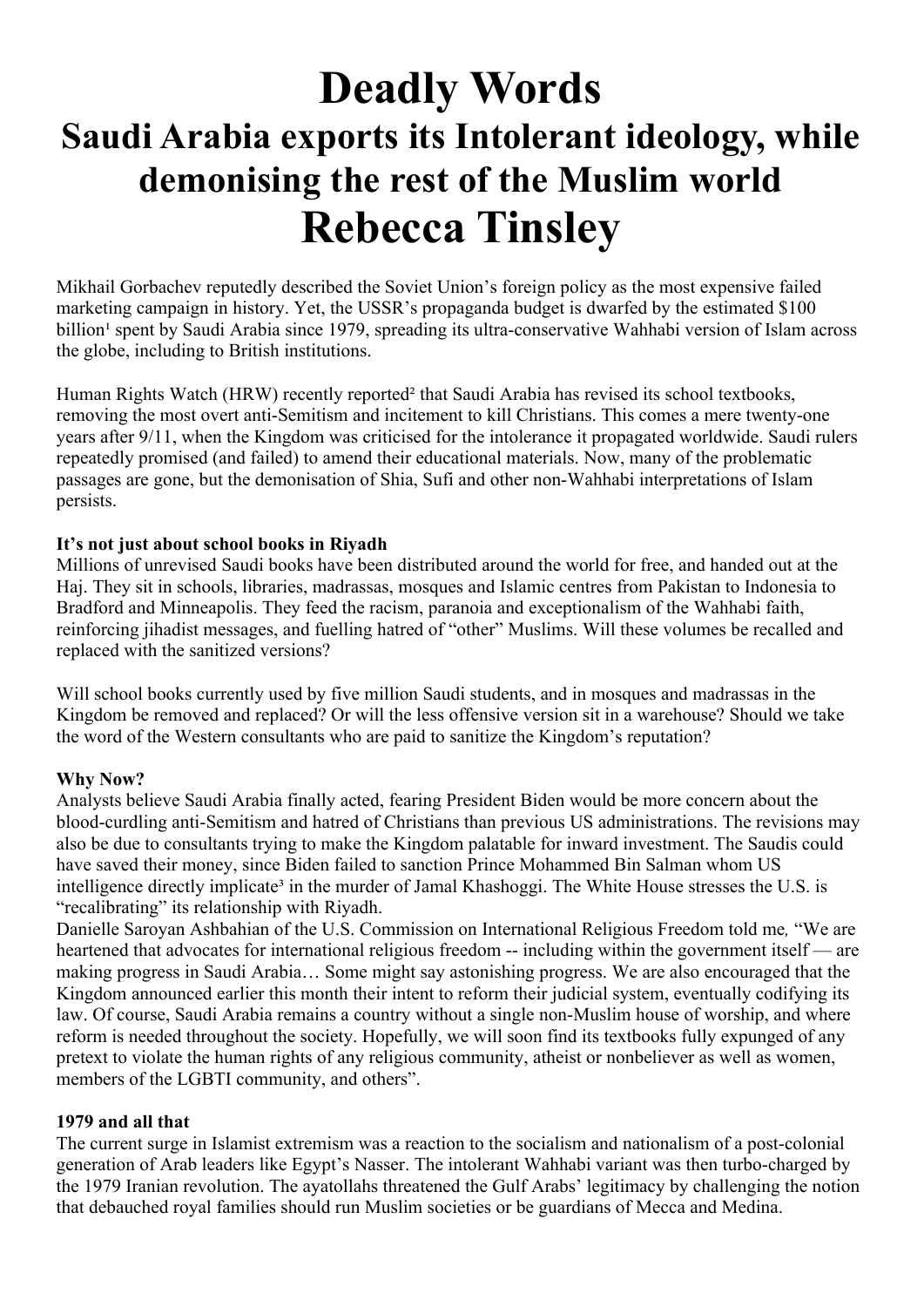Following the Iranian revolution, Saudi authorities funded a world-wide building programme of mosques, madrassas and Islamic centres to counter Shia Islam. In poor countries, like Pakistan, parents jumped at the chance to send their sons to free schools; according to Mohamed Charfi<sup>4</sup>, the former minister of education in Tunisia, Saudi-backed madrassas in Pakistan and Afghanistan have played significant roles in strengthening radical Islam there.

In *"The Wahhabi Mission and Saudi Arabia,"* David Commins reports<sup>5</sup> that Saudi institutions have trained thousands of teachers and preachers in their particularly intolerant and ultra-conservative interpretation of Islam, a view supported by Arabist Gilles Kepel<sup>6</sup> in *"Jihad: The Trail of Political Islam"*. As Yasmin Alibhai-Brown noted in the *Independent*, King Salman offered to build 200 Wahhabi mosques for Muslim refugees arriving in Germany during the Syrian war, but not a penny to help with their resettlement or more basic needs. She described it as the "Trojan horse of the secret Saudi crusade." In his book, *Hatred's Kingdom*<sup>7</sup>, Dore Gold estimates that between 1982 and 2005, the Saudis spent an estimated £75 billion globally on 200 Islamic colleges, 210 Islamic centres, 1,500 mosques and 2,000 schools, all teaching an intolerant, fundamentalist version of Islam. In Robert Lacey's book, *Inside the Kingdom*<sup>8</sup>, he reports that in the 1980s, more than 70 Saudi embassies had officials charged with getting new mosques built to propagate Wahhabism.

In Nigeria, at least 20,000° Christians and Muslims who reject extremism have been killed by Boko Haram and the proxies of the Islamic State in West Africa. A Nigerian journalist (speaking to *interLib* anonymously, for his own safety) says Saudi has sponsored hundreds of fundamentalist imams, including Boko Haram leader Mohammed Yusuf, paying for their study in the Gulf, and bankrolling the intolerant Salafist Islamist movement in Nigeria. The "underpants bomber" Abdul Mutallab, was reputedly operating on behalf of Al Qaeda, supplied with a Saudi-made bomb, says the Nigerian journalist. He points to the deep links, political and economic, between Saudi and the Nigerian government, warning Saudi's embrace has deadly consequences for those rejecting Boko Haram's ideology.

#### **What's the problem with Saudi textbooks?**

The Kingdom's pre-sanitized books teach that those who worship differently from Wahhabism are polytheists heading for hell regardless of their good deeds. Shi'a and Sufi veneration of the gravesites of prophets is "heresy," while criticism of Islam is "apostasy," deserving the death penalty. Students must avoid friendship with members of other religions. They also encouraged both violent and non-violent jihad against non-believers. Finally, the passages espouse the death penalty for women who have an affair, and for gay men.

Among several now-expunged passages is a reference<sup>10</sup> to Jews as monkeys and Christians as pigs. In addition, the following has been removed: "The Hour will not come until the Muslims fight the Jews, and the Muslims will kill them until the Jews will hide behind the rocks and the trees. The rocks and the trees will say: O Muslim, O servant of God, there is a Jew behind me, come and kill him – except for the gharqad tree which is a tree of the Jews." (Monotheism (2): 102, quoting a hadith from Bukhari, Muslim, and others).

Yet, HRW claims the website of the Saudi committee issuing fatwas continues to proclaim that "hating infidels is obligatory because they are the enemies of God and His messenger and the enemies of Muslims." Nina Shea, from the right-leaning Hudson Institute, told me that reforming textbooks is only part of the problem. "Innumerable Sunni Muslim villages and city neighbourhoods in Africa and Asia have been indoctrinated in lessons that direct students to fight and kill the religious other, thanks to Saudi-governmentpublished religious texts and export policies. Two years ago, one of the leaders of Al Azar, the great centre of Sunni learning in Cairo, told me that his institution still taught some courses from Wahabi textbooks. Saudi schools in major Western capitals long taught from these texts. Saudi Arabia must replace them everywhere and see that the old editions are destroyed. It must replace them on the Internet. Riyadh must stop inciting, through its prior textbook editions, extremism and terror abroad, as well as at home."

#### **Does Global Britain care?**

There are 30 state-funded Muslim schools in England and Wales, and 180 private ones. The BBC estimated that the old textbooks were used by about  $5,000$  students<sup>11</sup> in the UK. How many religious leaders in British mosques have studied in Saudi, even though the vast majority of British Muslims are not Wahhabi? Will the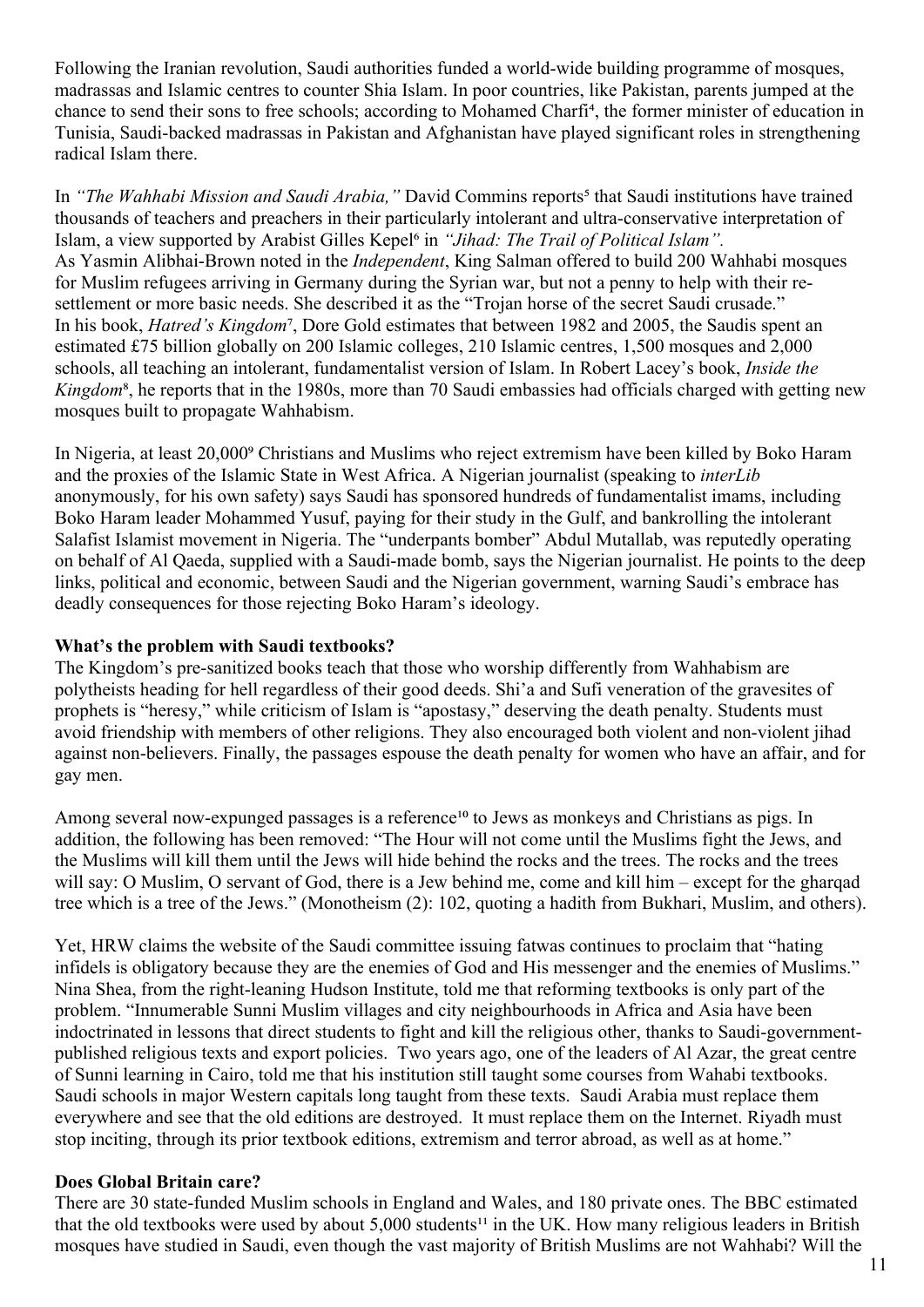British government ensure that poisonous material is not inciting hatred against Sufi, Shia and other non-Wahhabi sects? Will the old textbooks be replaced? What about online material? My attempts to get answers from the Saudi embassy and via written Parliamentary questions (via Fiona Bruce MP) proved fruitless.

Boris Johnson's Global Britain defines its relationship with Saudi as a commercial one, boasting (on the Department of Trade website<sup>12</sup>) that Saudi is the UK's third largest trade partner outside the EU. In 2018, Britain exported £6 billion worth of goods and services to the Kingdom, the same year we were told that Saudi was "exploring up to £65 billion of fresh investment in the UK." Glaxo Smith Kline, Rolls Royce, Unilever, Shell and BAe Systems are the beneficiaries mentioned. BAe claims to have sold £15 billion of services and weapons since 2015. The UK has licensed £6.8 billion to Saudi since the start of the Yemen bombing campaign, while the US has suspended offensive weapons sales. UK weapons are being used to target Yemen's hospitals, vaccination centres and food distribution network. On March 1st, the FCDO cut aid to Yemen from an annual £214 million to £87 million.

Less discussed is London's "money butler" role managing the not terribly hard-earned riches of Saudi royals, as well as the sovereign wealth funds of Gulf nations; or the UK's permanent naval base in Wahhabi Bahrain, a Saudi-aligned country where Shia and democracy activists are jailed and tortured<sup>13</sup> (including 11-year-old-children), not to mention the mistreatment of Muslim labourers from overseas.

As the West's dependence on Gulf oil declines, our money butler role explains our obsequious approach. Oliver Bullough, the author of *Moneyland*, estimates that 100,000 properties in England and Wales are owned offshore. Meanwhile, sales of British weapons, the training of security forces, and the maintenance of military systems in the Gulf continue to be lucrative. In 2019, at the launch of the UK-Saudi Strategic Partnership Council, the government announced a new UK Export Finance Office in Jeddah (I await a parliamentary answer revealing the cost of this initiative).

In January, the Foreign Affairs Select Committee's report, *"A Brave New Britain,"* suggested that trade policy should be coordinated with other UK priorities abroad to avoid the incoherence of British international policy. It urged the FCDO to prioritise "mediation, conflict resolution and atrocity prevention." Given the UK's role supplying Saudi's war in Yemen, and our money-butler activities, it is unlikely our officials will be removing poisonous textbooks from British institutions any time soon.

### *Rebecca Tinsley*

*A shorter version of this article appeared in Jewish News. Rebecca Tinsley's novel about Africa, When the Stars Fall to Earth, is available in English and Arabic.*

<sup>1</sup>Last Night's TV: The Our'an, Channel 4; Banged Up, Five | The Independent | The Independent 23.10.2011 ²HRW slams Saudi textbooks over 'hateful language' against Shia, Sufi practices | Middle East Eye 15.2.2021 <sup>3</sup>Text of the U.S. assessment of Saudi government role in Khashoggi killing | Reuters 26.2.2021 ⁴Opinion | Reaching the Next Muslim Generation - The New York Times (nytimes.com) 12.3.2002 ⁵The Wahhabi Mission and Saudi Arabia - David Commins - Google Books ⁶Jihad by Gilles Kepel | Waterstones ⁷Hatred's Kingdom: How Saudi Arabia Supports the New Global Terrorism by Dore Gold (goodreads.com) <sup>8</sup>Inside the Kingdom: Kings, Clerics, Modernists, Terrorists and the Struggle for Saudi Arabia by Robert Lacey (goodreads.com) <sup>9</sup>Nigeria's anti-Boko Haram general Attahiru Ibrahim sacked - BBC News 7.12.2017  $^{10}$ [BBC NEWS | Education | School edits controversial books](http://news.bbc.co.uk/1/hi/uk/6337299.stm) 7.2.2007 <sup>11</sup>Saudi school lessons in UK concern government - BBC News 22.11.2010 <sup>12</sup>Saudi Arabia market guide - great.gov.uk <sup>13</sup>Rights groups say Bahrain police beat children and threatened them with rape | Reuters 10.3.2021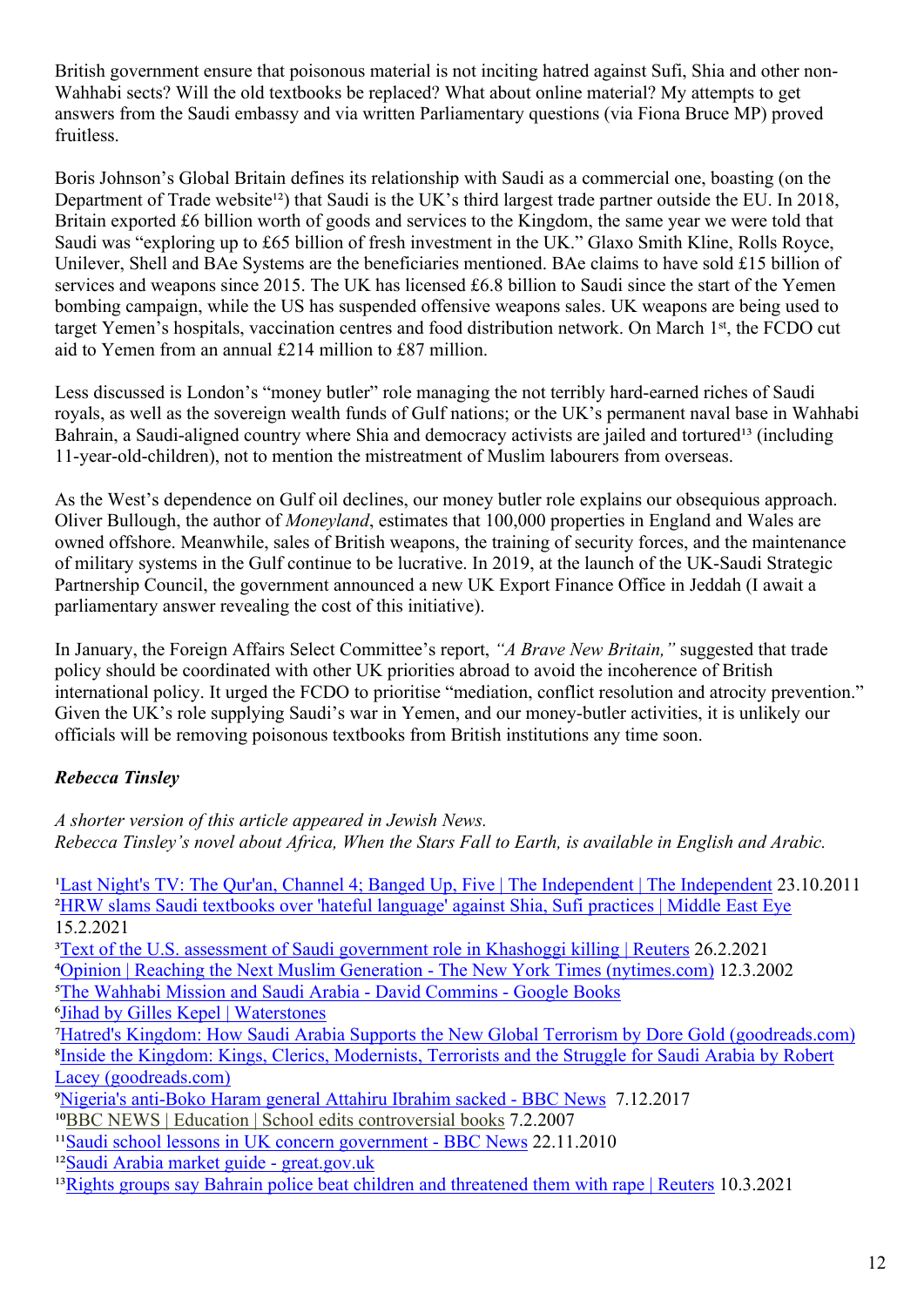## **Now's the time to debate Nukes. Johnson said so…**

I know there will be no doubt in the minds of members on the need to remove Trident form the UK's arsenal. However, the aggressive foreign policy announcement from Johnson and Raab seriously ratchet up old Cold War tactics and the treat to almost double the number of nuclear missiles is positively chilling.

The only credible and distinctive position for the Lib Dems is to wholeheartedly oppose the government and this policy. There should be an emergency motion to Spring Conference and Layla Moran needs to publicly support it as FA spokesperson.

### *Roger Hayes*

This press statement was put out by the Lib Dem Press Office:

Trident increase: There should be no return to the nuclear arms race Responding to the Government's Integrated Review, released today, Liberal Democrat Defence Spokesperson Jamie Stone MP said:

"The Government's Integrated Review is not strategic, not integrated, and not a proper review. Rather, it is full of retreat and broken promises. "Our Armed forces are being cut back and the Defence budget is in a mess.

"Proposals to increase the number of Trident warheads should not be taken forward. Such a policy would be a breach of the Nuclear Non-Proliferation Treaty. Increasing our nuclear arsenal now will not strengthen our defence. The world faces many threats to peace and stability. We should not add to those threats by encouraging a return to the nuclear arms race."

Lib Dem Peer & former chair of LIBG Julie Smith spoke at the CND virtual rally opposing the escalation of the nuclear arms race and breach of the Non-Proliferation Treaty

### **EMERGENCY MOTION - UN TREATY**

Conference notes:

A) That the United Nations Treaty on the Prohibition of Nuclear Weapons (TPNW) entered into force on 22nd January 2021,

B) That the Treaty prohibits signatory states from developing, testing, producing, manufacturing and otherwise acquiring. possessing or stockpiling nuclear weapons or other nuclear explosive devices, C) That the majority of countries in the world protect their citizens from attack without possessing

nuclear weapons,

D) That further delays in the Dreadnought programme to replace the existing fleet of Trident armed submarines have recently been announced adding to the cost of the system.

Conference believes that advances in technology are likely to render submarine based nuclear weapons obsolete and high risk in the not far distant future.

Accordingly, Conference commits Liberal Democrats to campaign for the United Kingdom to sign and ratify the TPNW.

*Earlier commentary on the TPNW appeared in interLib 2020-11 pages 15-16*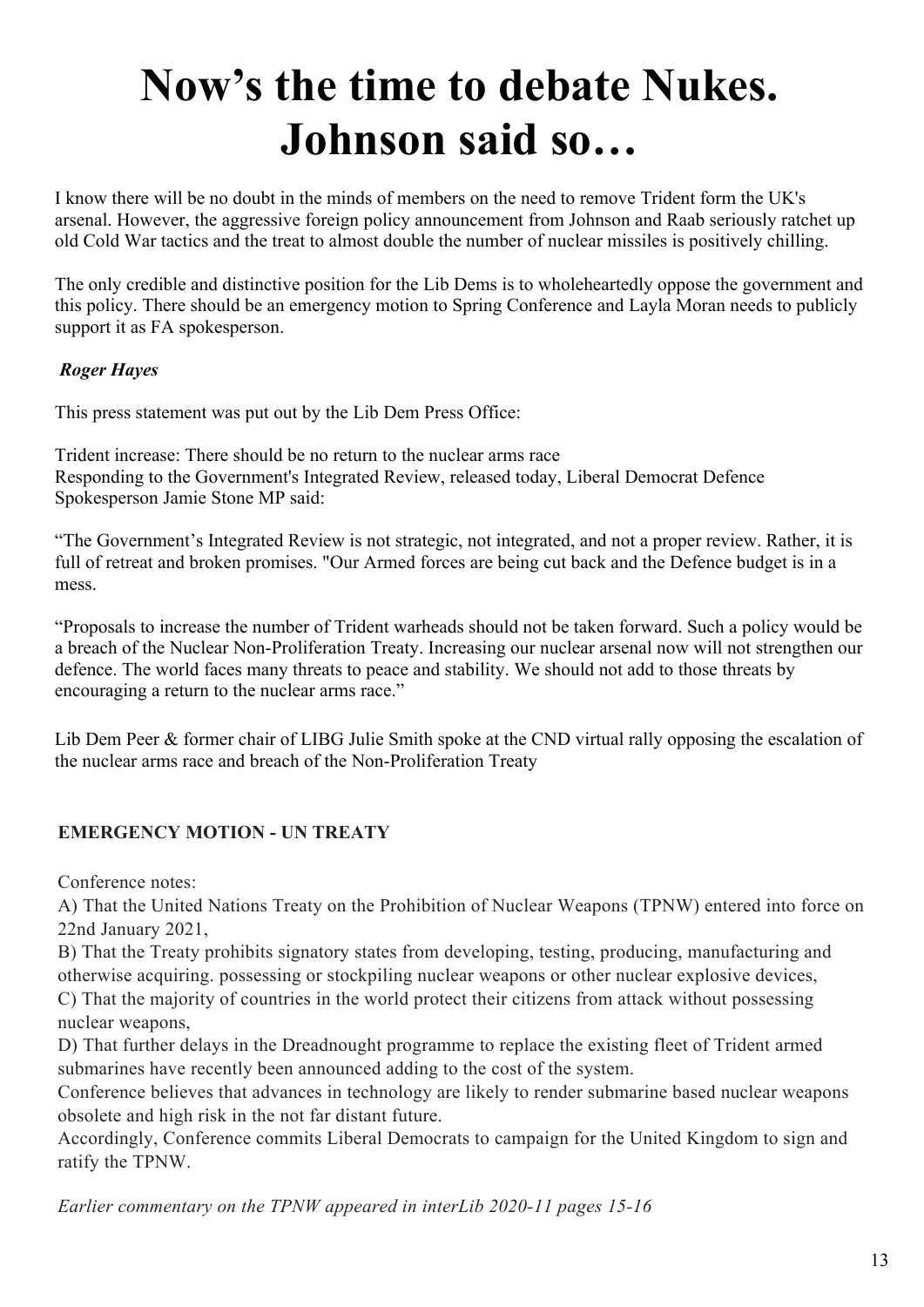## **Liberal Democrats Spring Conference – the International Bits**

If one allows that the EU is no longer parish council business, the Liberal Democrats have a reasonable international agenda at their Spring Conference, held again at the homely resort of Aether-on-the-Air.

### **Friday 19 March 16.35-17.40**

### **Foreign Affairs in a post-Brexit, President Biden World - Spokespeople Q&A Sessions**

With: Baroness Northover (Lords Spokesperson for Foreign Affairs), Lord Campbell of Pittenweem and Layla Moran MP. Chair: Liz Lynne.

### **Fringe Friday 21.15-22.15**

**Interview with Midge Ure**, former Ultravox frontman, Live Aid organiser & political activist in conversation with BBC journalist & writer Gavin Esler & LD Peer Paul Strasburger on the impact of Brexit on the Music Industry. *In the Auditorium.*

### **Saturday 20th March**

### **Fringe Saturday 13.00-14.15**

### **Liberal Democrat European Group**

### **Freedom of movement - a core liberal value? How can we regain it?**

Attend LDEG's fringe to hear leading speakers from within the party & abroad discuss how UK nationals can regain the freedom to study, work and live in Europe. Do not miss the opportunity to ask questions of Europe's leaders on how we regain this fundamentalist right.

@LibDemEurope

### **Liberal Democrats for Seekers of Sanctuary (LD4SOS)**

### **Refugee Family Reunion: Brexit and Covid-19 double whammy?**

(How) have Brexit and Covid-19 impacted refugee family reunion? What can civil society and Parliamentarians do to create pathways to protection? Associate Professor Ruvi Ziegler (LD4SOS Council) in conversation with Enver Solomon (Refugee Council) and Liberal Democrat Baroness Sally Hamwee.

https://twitter.com/ld4sos

[www.facebook.com/ld4sos](http://www.facebook.com/ld4sos)

#### **Conference**

### **14.15 The COVID-19 Pandemic.**